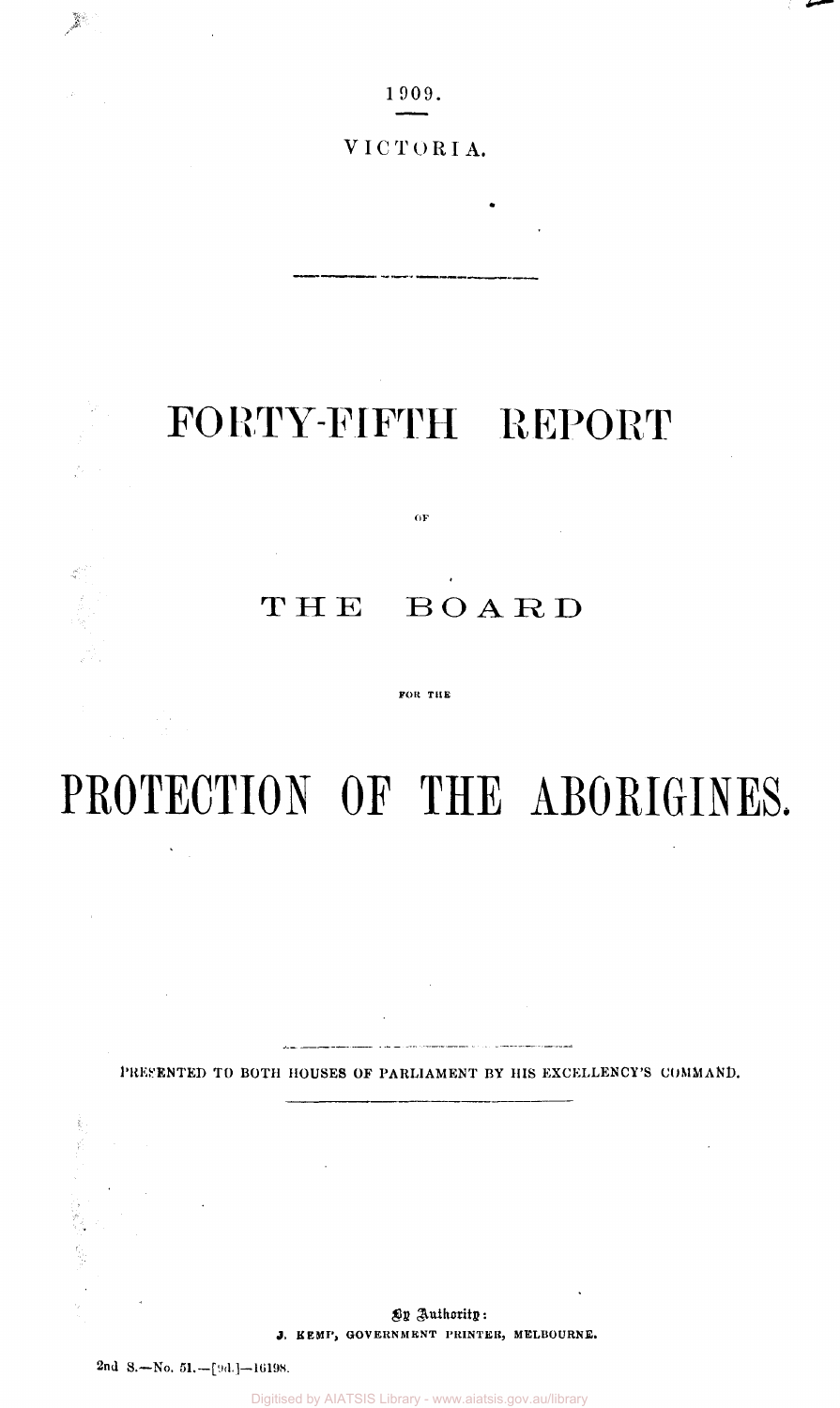## MEMBERS OF THE BOARD FOR THE PROTECTION OF THE ABORIGINES.

The Honorable the Chief Secretary, Chairman. H. P. Keogh, Esq., Vice-Chairman. Mrs. Anne F. Bon. W. D. Beazley, Esq., M.L.A. The Honorable James A. Boyd. W. A. Callaway, Esq. The Honorable E. H. Cameron, M.L.A. W. E. Morris, Esq. J. H. MacFarland, Esq., M.A., LL.D.

## WM. J. DITCUBURN, Acting Secretary.

Melbourne, 1st December, 1909.

|                        |               |                      |                  |                     |            | APPROXIMATE COST OF REPORT. |  |            |                       |
|------------------------|---------------|----------------------|------------------|---------------------|------------|-----------------------------|--|------------|-----------------------|
| Preparation-Not given. |               |                      |                  |                     |            |                             |  |            | $\boldsymbol{f}$ s.d. |
| Printing (400 copies)  | $\cdot \cdot$ | $\ddot{\phantom{0}}$ | $\bullet\bullet$ | $^{\bullet\bullet}$ | $^{\circ}$ | $\bullet\bullet$            |  | $^{\circ}$ | 700                   |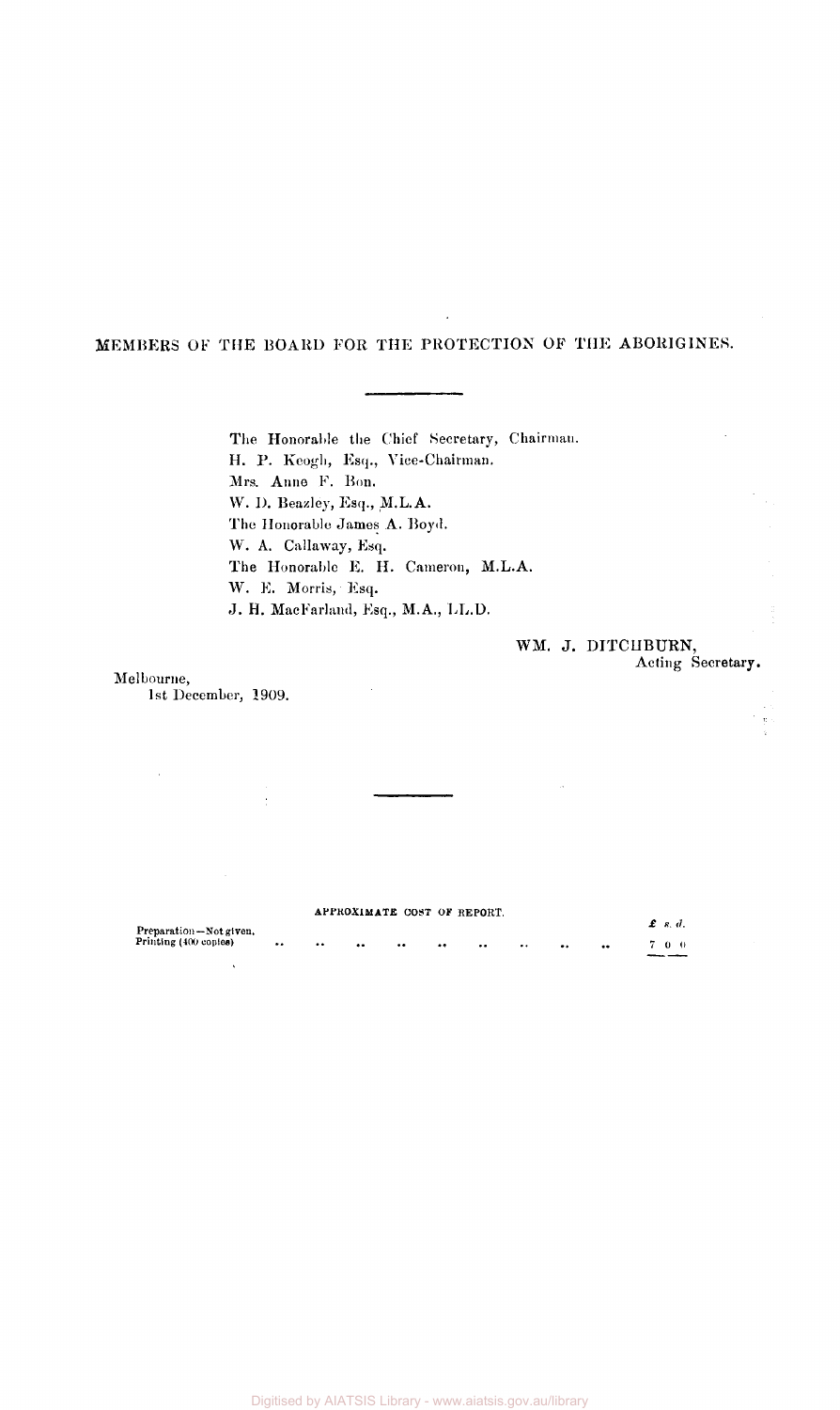## $REPORT$ .

Melbourne, 30th November, 1909.

MAY IT PLEASE YOUR EXCELLENCY.

The Board for the Protection of the Aborigines have the honor to submit for Your Excellency's consideration their Forty-fifth Report on the condition of the aborigines of this State, together with the reports from the managers of the stations and other papers.

It is with regret the Board record the death of Mr. Wm. Anderson, who had been a member of the Board since the 14th June, 1880, and who until recently had taken an active interest in the welfare of the aborigines.

Dr. J. H. MacFarland was appointed, on the 16th November, 1908, a member of the Board, *vice* Mr. *G.* H. Bennett, deceased.

The vacancy caused by the retirement of Mr. Joseph Shaw, Superintendent at Coranderrk, has been filled by the appointment of Mr. C. A. Robarts.

The number of aborigines and half-castes under the care of the Board on the 30th June, 1909, was 253, as follows :—

|             | Station.  |          |          |          | Total                                 |          | Average<br>Attendance |
|-------------|-----------|----------|----------|----------|---------------------------------------|----------|-----------------------|
| Coranderrk  | $\cdots$  |          | $\cdots$ | $\cdots$ | 62                                    | $\cdots$ | 60                    |
| Lake Condah | $\cdots$  | $\cdots$ | $\cdots$ |          | 46                                    | $\cdots$ | 49                    |
| Lake Tyers  | $\cdots$  | $\cdots$ | $\cdots$ | $\cdots$ | 80                                    | $\cdots$ | 70                    |
| Depôts-     |           |          |          |          |                                       |          |                       |
| Antwerp     | $\cdots$  | .        | $\cdots$ |          | 3                                     |          |                       |
| Colac       |           |          | $\cdots$ | $\cdots$ |                                       |          |                       |
| Framlingham |           |          |          | $\cdots$ | 18                                    |          |                       |
| Goyura      | $\cdots$  |          |          | $\cdots$ | 3                                     |          |                       |
| Koondrook   | $\cdots$  | $\cdots$ |          | $\cdots$ | ı                                     |          |                       |
| Lindenow    |           | $\cdots$ |          | $\cdots$ | 2                                     |          |                       |
| Mildura     | $\ddotsc$ | .        |          |          | 13                                    |          |                       |
| Stratford   |           | .        |          | $\cdots$ | $\overline{\phantom{a}}$<br>$\bullet$ |          |                       |
| Swan Hill   | $\cdots$  | $\cdots$ | $\cdots$ | $\cdots$ | 14                                    |          |                       |
| Wahgunyah   |           | $\cdots$ |          |          | 3                                     |          |                       |
|             | Total     |          | $\cdots$ | $\cdots$ | 253                                   |          |                       |

The returns of births, marriages, and deaths were as follow :-

|                  | Station.                |           |          | Births.          |           | Marriages. |          | Deaths.        |
|------------------|-------------------------|-----------|----------|------------------|-----------|------------|----------|----------------|
| Coranderrk       |                         | $\cdots$  | $\cdots$ | 4                | $\cdots$  |            | $\ddots$ | $\overline{4}$ |
| Lake Condah      |                         |           | $\cdots$ | $\boldsymbol{2}$ | $\ddotsc$ |            | $\cdots$ |                |
| Lake Tyers       | $\bullet\bullet\bullet$ | $\cdots$  |          | 4                | $\cdots$  |            | $\cdots$ | -2             |
| Depôts<br>$\sim$ | $\bullet\bullet\bullet$ | $\cdots$  | $\cdots$ |                  | $\cdots$  |            |          | 2              |
|                  |                         |           |          |                  |           |            |          |                |
|                  | Totals                  | $\ddotsc$ |          | 10               | $\cdots$  | 2          | $\cdots$ |                |
|                  |                         |           |          |                  |           |            |          |                |

Of the deaths recorded 3 were under 1 year, 2 were under 50 years, and 4 Were under 70 years of age.

The general health of the people has been good, there having been no serious cases of illness.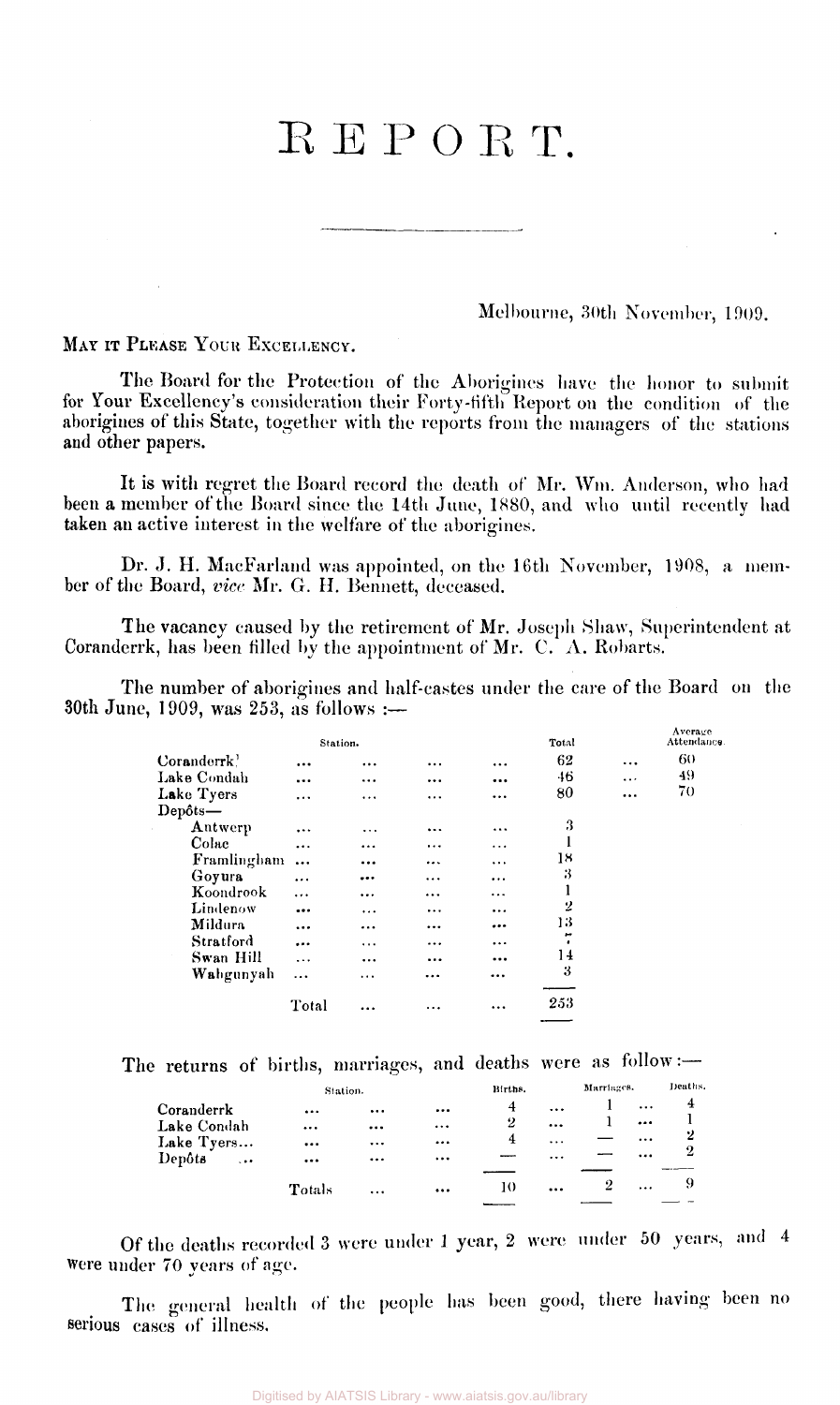A tabulated statement showing the amount expended in administering to the wants of the aborigines for the past eighteen years is appended :-

STATEMENT OF AMOUNTS VOTED BY PARLIAMENT, OF REVENUE RECEIVED, AND OF NET COST OF BOARD FROM 1891 TO 1907.

| Year.   |          | Amount Voted. |              |                    | Amount Expended. |          |          | Unexpended Vote. |                |          | Revenue from Sale of<br>Produce, &c., paid into<br>Treasury. |                  |                    | Net Cost of Board. |          |                    |
|---------|----------|---------------|--------------|--------------------|------------------|----------|----------|------------------|----------------|----------|--------------------------------------------------------------|------------------|--------------------|--------------------|----------|--------------------|
|         |          | £             | $N_{\rm{m}}$ | $\boldsymbol{d}$ . | £                | s.       | d.       | £                | 8.             | u.       | £                                                            | $s$ .            | $\boldsymbol{d}$ . | £                  | 8.       | $\boldsymbol{d}$ . |
| 1891    |          | 8,883         | $\theta$     | $\theta$           | 8,692            | 4        | 5        | 190              | 15             | 7        | 1,061                                                        | 3                | 5                  | 7,631              | 1        | $\bf{0}$           |
| 1892    |          | 7,800         | $\Omega$     | $\theta$           | 6,745            | 6        | 7        | 1,054            | 13             | 5        | 1,124                                                        |                  | 3                  | 5.621              | 5.       | 4                  |
| 1893    |          | 6,788         | $\theta$     | $\Omega$           | 5,578            | $\circ$  | 5        | 1,208            | -19            | 7        | 487                                                          | $\Omega$         | 3                  | 5,091              | $\theta$ | 2                  |
| 1894    |          | 5,600         | $\theta$     | $\theta$           | 5,596            | 7        | 10       | 3.               | 12             | 2        | 414                                                          | $\boldsymbol{2}$ | 8                  | 5,182              | 5.       | $\overline{2}$     |
| 1895    | $\cdots$ | 5,630         | $\theta$     | $\theta$           | 5,515            | 19       | 9        | 114              | $\theta$       | 3        | 560                                                          | 15               | 4                  | 4,955              | 4        | 5                  |
| 1896    |          | 5,501         | $\Omega$     | $\Omega$           | 5,459            | 17       | 3        | 41               | 2              | 9        | 409.                                                         | 10               | 6                  | 5,050              | 6        | 9                  |
| 1897    | $\cdots$ | 5,497         | $\theta$     | $\Omega$           | 5,407            | 7        | 5        | 89               | 12             | 7        | 442                                                          | <sup>11</sup>    | 7                  | 4,964              | 15.      | -10                |
| 1898    | $\cdots$ | 5,515         | $\Omega$     | $\theta$           | 5,451            | 14       | 10       | 63               | 5              | 2        | 215                                                          | $\pm 0$          | $\theta$           | 5,236              | 4        | 10                 |
| 1899    | $\cdots$ | 5,523         | $\theta$     | $\theta$           | 5,080            | 17       | 4        | 442              | $\overline{2}$ | 8        | 301 13                                                       |                  |                    | 4,779              | 4        | -3                 |
| 1900    | $\cdots$ | 5,483         | $\theta$     | $\Omega$           | 4.845            | 0        | 4        | 639              | 19             | 8        | 181                                                          | -14              | 6                  | 4,663              | 5.       | 10                 |
| 1901    | $\cdots$ | 5,300         | $\theta$     | $\theta$           | 4.704            | 12       | 9        | 595              | 7              | 3        | 326                                                          | -10              | 11                 | 4,378              | 1        | 10                 |
| 1902    |          | 5,182         | $\theta$     | $\theta$           | 4,633            | 7        |          | 548              | 12             | 5        | 431                                                          | 5                | 3                  | 4,202              | 2        | 4                  |
| 1903    | $\cdots$ | 4,870         | $\theta$     | $\theta$           | 4,810            | 4        | 7        | 59               | 15             | 5        | 630 11                                                       |                  | 4                  | 4.179              | 13       | 3                  |
| 1904    | $\cdots$ | 4,703         | $\Omega$     | $\theta$           | 4,406            | 15       | 9        | 296              | 4              | 3        | 622 18                                                       |                  | 9                  | 3,783              | 17       | $\Omega$           |
| 1905    | $\cdots$ | 4,569         | $\theta$     | $\theta$           | 4,152            | 18       | $\theta$ | 416              | 2              | 0        | 354 16                                                       |                  | 3                  | 3,798              |          | 9                  |
| 1906    | $\cdots$ | 4,359         | $\theta$     | $\Omega$           | 4,324            | -10      | 11       | 34               | 9              |          | 359.                                                         | -11              | 5                  | 3.964              | 19       | 6                  |
| 1907    | $\cdots$ | 4,087         | $\theta$     | $\Omega$           | 4,078            | 4        | 8        | 8                | 15             | 4        | 512                                                          | 8                |                    | 3,565              | -16      | 7                  |
| $1908*$ |          | 4,945         | $\theta$     | 0                  | 4,679            | $\theta$ | $\theta$ | 266              | $_{0}$         | $\bf{0}$ | 279                                                          | 3                | 3                  | 4.399              | -16      | 9                  |
| 1909†   | .        | 4.104         | $\theta$     | $\theta$           | 3,968            | 5.       | 9        | 135.             | -14            | 6.       | 28                                                           | $\left($         | $10**$             | 3,940              |          | 4 11               |

\* Including special vote of £1,000 for buildings, of which only £734 had been expended. Including revote of £260 for buildings. \*\* The revenue from Coranderrk is now received and expended by the Board.

The proceeds from the sales of produce are dealt with by the Board, and the accounts which have been examined by an officer of the State Audit Office, are shown in Appendices 7 and 8.

The areas of land reserved for the use of the aborigines are as follow :—

|                    |          |          |          |          |          |           |           | Acres. |
|--------------------|----------|----------|----------|----------|----------|-----------|-----------|--------|
| Coranderrk         | $\cdots$ |          | $\cdots$ |          | $\cdots$ | $\cdots$  | $\cdots$  | 2,400  |
| Lake Condah        | $\cdots$ |          | $\cdots$ | $\cdots$ | $\cdots$ | $\cdots$  | $\cdots$  | 2,050  |
| Lake Tyers         | 1.1.1    | $\cdots$ |          | $\cdots$ | $\cdots$ | $\ddotsc$ | $\ddotsc$ | 4,000  |
| Colac<br>$\ddotsc$ | $\cdots$ | $\cdots$ | $\cdots$ |          | $\cdots$ | $\cdots$  | $\cdots$  | 20     |
| Gayfield<br>$\sim$ | $\cdots$ | $\cdots$ | $\cdots$ | $\cdots$ | $\cdots$ | $\cdots$  | $\cdots$  | 2,000  |
| Framlingham        | $\cdots$ | $\cdots$ | $\cdots$ | $\cdots$ | $\cdots$ |           | $\cdots$  | 548    |
| Lake Moodemere     |          | $\cdots$ | $\cdots$ | $\cdots$ | $\cdots$ | $\cdots$  |           | 21     |
|                    |          |          |          |          |          |           |           | 11,039 |
|                    |          |          |          |          |          |           |           |        |

At Coranderrk the renewal of a quantity of fencing, which was essential, and the establishment of a proper sanitary service, have been carried out. The erection of a dairy has been commenced and will soon be ready for use. A cream separator having been obtained, the supply of milk and butter for the natives will shortly be conducted under proper sanitary conditions.

The Lake Tyers Station has been improved by the erection of a house for the manager, and the institution of suitable sanitary arrangements.

The education of the children is attended to at schools which are under the Education Department, and the reports received indicate that satisfactory progress has been made in the various subjects taught.

In conclusion, the Board desire to state that an experiment is being conducted at Coranderrk of teaching the women raffia work. Owing to the natural inclination of the natives for making baskets, the results so far are highly satisfactory.

I have the honour to be,

Your Excellency's most obedient servant,

II. P. KEOGH,

Vice-Chairman.

His Excellency Sir T. D. G. Carmichael, Bart., &c &c., &c.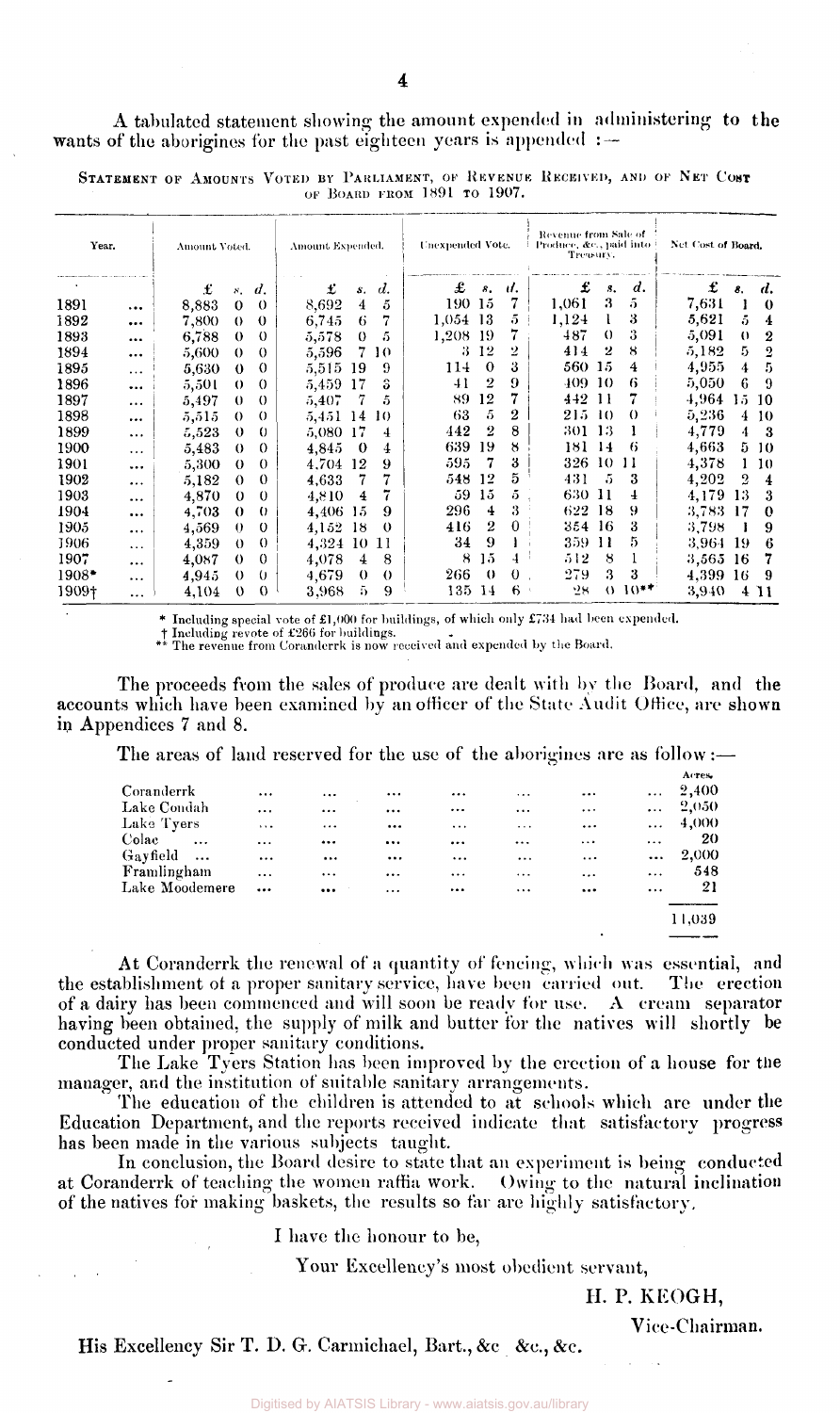## APPENDIX I.

#### Coranderrk Aboriginal Station, **6th August, 1909.**

#### **The Secretary, Hoard for Protection of Aborigines.**

**SIR,** 

**1909.**  I have the honor to forward you the Annual Report of this station for the year ended 30th June,

**As I only took over the management on the 11th January, the first half of the year will relate to what was done by the acting managers, Mr. John Mackie and Mr. Frank Bulmer.** 

**] . The number living on the station was as under :—** 

| 1908.     |           |                         | Highest. |          |     |           | Lowest. Daily Average. | 1909.    |                      |          | Highest.    | Lowest. |           | <b>Daily Average</b> |
|-----------|-----------|-------------------------|----------|----------|-----|-----------|------------------------|----------|----------------------|----------|-------------|---------|-----------|----------------------|
| July      | $\cdots$  | $\cdots$                | 62       | $\cdots$ | -60 | $\ddotsc$ | -61                    | January  | $\cdots$             | $\cdots$ | $62 \ldots$ | -53     |           |                      |
| August    | $\cdots$  | $\bullet\bullet\bullet$ | 62.      | $\cdots$ | -61 | $\ddotsc$ | 6 t                    | February | $\cdots$             | $\cdots$ | 62          | -58     |           | 60                   |
| September | $\cdots$  | $\ddotsc$               | 63.      | $\cdots$ | -59 | $\ddotsc$ | 61                     | March    | $\cdots$             | $\cdots$ | $62 \ldots$ | -55     | $\cdots$  | 59                   |
| October   | $\cdots$  | $\cdots$                | 58.      | $\cdots$ | 57  | $\ddotsc$ | 58                     | April    |                      | $\cdots$ | 59          | -50     | $\ddotsc$ | 58                   |
| November  | $\ddotsc$ | $\cdots$                | 58.      | $\cdots$ | -57 | $\cdots$  | 58                     | May      |                      | $\cdots$ | $62 \ldots$ | -56     | $\ddotsc$ | 53                   |
| December  |           |                         | 62       | $\cdots$ | -57 |           | 60                     | June     | $\ddot{\phantom{a}}$ | $\cdots$ | 62.         | 60      | $\ddotsc$ | -61                  |

**2. There has been one marriage during the year. On 11th June, 1909, Albert Carl Darby was married to Ellen Sausan Gibbs in the Coranderrk Church, by the Rev. James Spittal.** 

**3. There have been four Births :—** 

| Date.               |          | Name.           |          |          | Sex.   | Parents' Name.                         |                                  | Colour.    |
|---------------------|----------|-----------------|----------|----------|--------|----------------------------------------|----------------------------------|------------|
| 18th August, 1908   | $\cdots$ | Andrew Johnson  |          | $\cdots$ | Male   | <b>Edward Foster</b><br>Rosanna Foster | $\cdots$                         | Black      |
| 3rd September, 1908 |          | Dorothy Isabell | $\cdots$ |          |        | Female Alex. McRae<br>Mary McRae       | <br>$\cdots$                     | Black      |
| 7th February, 1909  |          | Albert Edward   |          | $\cdots$ | Male   | William King<br>Bella King             | $\cdots$<br>$\cdots$<br>$\cdots$ | Black      |
| 28th April, 1909    |          | Ellen Elizabeth | $\cdots$ |          | Female | James Mullett<br>Kate Mullett          | <br>$\cdots$                     | Half-caste |

#### **4. There have been four Deaths : —**

| Date.                                                                                   | Name.                                                                                               | Sex.                           | Cause of Death.                                                                             | Colour.                         | Age,                      |                                                  |
|-----------------------------------------------------------------------------------------|-----------------------------------------------------------------------------------------------------|--------------------------------|---------------------------------------------------------------------------------------------|---------------------------------|---------------------------|--------------------------------------------------|
| 11th August, $1908$<br>23rd September, 1908   Captain Harrison<br><b>31st May, 1909</b> | Thomas Fenton<br>21st August, 1908  Jemimia Wandin Harrison<br>$\ddotsc$<br>  Andrew Johnson Foster | Male<br>Female<br>Male<br>Male | Acute Pneumonia<br>Debility.<br>$\cdots$<br>Cerebral Hemorrhage<br>Enteritis and Exhaustion | $\cdots$<br>$\sim$<br>$\ddotsc$ | Black<br>Black<br>… Black | 50 years<br>2 days<br>64 years<br>Black 9 months |

**5. Religious services are held every Sunday morning by the Rev. James Spittal and myself alternately. Sunday school is conducted in the afternoon by Mrs. Roberts and myself, and a service of song in the evening. The attendance to all services is very good, particularly at the evening's singing, which is heartily entered into by young and old. A short religious service has been held regularly every morning, except during the cold winter weather.** 

**6. The children of school age (13 in number) attend the Badger Creek State School, but their progress is far from satisfactory.** 

**7. The land reserved for the natives is something over 2,000 acres, subdivided into 15 paddocks, 6 of which are large grazing paddocks. The balance are small, varying from 2 to 6 acres, and mostly used**  for cultivation; there are 5 acres under hops: about 13 acres have been under oats, from which about 15 tons of hay were harvested ; 11 acres of potatoes, which yielded  $3\frac{1}{2}$  tons, all of which are used on the **Station. The hop crop realized £142 .** 

**8. About 10 to 12 cows are milked daily for the use of the station. There have been killed for meat during the year 2 cows, 20 steers, 7 heifers; total, 29. Meat is given out twice weekly; each adult receives 1 lb. per day, and J,-lb. for children of a reasonable age. The stock on the station consists of the following :—40 cows, 33 calves, 49 heifers, 53 steers, 2** bulls, 10 horses, 10 bullocks, 2 pigs ; **total, 199.** 

**9. All the cottages, 13 in number, arc occupied. The other buildings are : Manager's house, church, schoolroom, store rooms, butcher's shop, stabling, barn, cart shed, work shop, and hop kiln. &c. One cottage was pulled down and burnt on account of white ants. The natives' houses are kept clean and tidy, but require constant inspection.**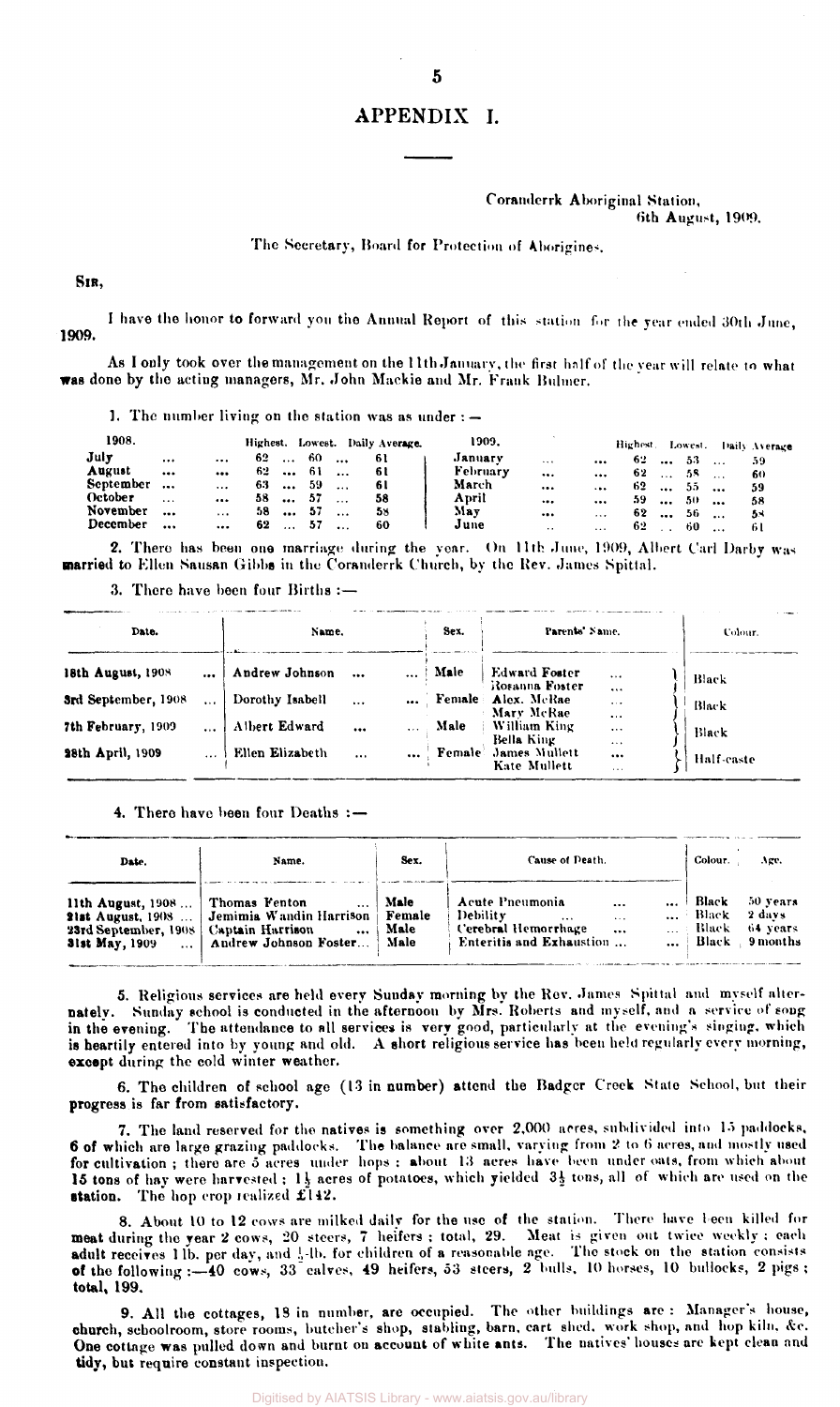10. The men on the station have recently completed 106 chains of new fencing along the boundary; they also attend to all the general station work. For fencing they are paid by the chain ; for general station work they receive a small amount per month according to what is done, as well as food, clothes, and medical comforts.

11. The natives do very little hunting, as they receive a liberal supply of everything; when they do go hunting or fishing they receive a smaller allowance of meat.

12. Several of the natives received intoxicating drink, which caused a good deal of trouble. To prevent it, I visit the township every Saturday evening, as well as allow them to have a pleasant evening in the schoolroom to encourage them home early, the result of which is so far satisfactory.

13. In conclusion, and on behalf of the natives, I beg to thank the Board for the liberal supply of everything which has been necessary for the comfort and well-being of the people. All goods and stores have been of good quality.

1 have the honor to be, Sir,

Your obedient Servant,

C. A. ROBARTS.

## APPENDIX II.

## Mission Station, Lake Condah, Milltown, 10th August, 1909.

SIR ,

I have the honour to forward my Annual Report to you with regard to the general condition of the aborigines and station under my charge.

1. The number of blacks attending during each month ending 30th June last, and the average daily attendance on the station for each month during the same period, was as follows:-

|               | Daily Average.       |       |           | Total. |          |          | Daily Average. |          | Total. |         |
|---------------|----------------------|-------|-----------|--------|----------|----------|----------------|----------|--------|---------|
| July<br>1.1.1 | $\ddot{\phantom{0}}$ | 44    | $\cdots$  | 56     | Januarv  |          | 43.26          |          | 46     |         |
| August        | $\cdots$             | 49.9  | $\cdots$  | 60     | February | $\cdots$ | 44             | $\cdots$ | 45     |         |
| September     | $\cdots$             | 49.2  | $\cdots$  | 62     | March    | $\cdots$ | 44             | $\cdots$ | 45     | and the |
| October       |                      | -17   | $\ddotsc$ | 52     | April    | $\cdots$ | 45.S           | $\cdots$ | 46     |         |
| November      | $\cdots$             | 46.16 | $\cdots$  | 48     | May      |          | 42             | $\cdots$ | 42     |         |
| December      |                      | 43    | $\cdots$  | 46     | J une    | $\cdots$ | 39             |          | 39     |         |

| ٠.                                  |              |      |                                                           |                      |                                                                                                        |                               |                                       |  |
|-------------------------------------|--------------|------|-----------------------------------------------------------|----------------------|--------------------------------------------------------------------------------------------------------|-------------------------------|---------------------------------------|--|
| Date.                               |              | Sex. | Name.                                                     |                      | Parents' Names.                                                                                        |                               | Colour.                               |  |
| 19th July, 1908<br>26th March, 1909 | $\cdots$<br> | Male | Samuel Charles Lindsay<br>Female Annie Lilian<br>$\cdots$ | $\cdots$<br>$\cdots$ | Samuel Mobourne<br><br>Effie Mobourne<br>$\sim$ 10 $\sigma$<br>Daniel Courtwine<br>Catherine Courtwine | <br>$\ddotsc$<br><br>$\cdots$ | Black<br>Half caste<br>Black<br>Black |  |

| Date.               |          |          | Names.                                                                 | Colour.             |
|---------------------|----------|----------|------------------------------------------------------------------------|---------------------|
| 26th November, 1908 | $\cdots$ | $\sim$ . | Angus Albert<br>$\sim$ $\sim$<br>$\cdots$<br>$\cdots$<br>$\ddotsc$<br> | Half-caste<br>Black |
|                     |          |          | DEATHS.                                                                |                     |

| Date. | Name.                                                 | Sex. | Cause of Death.      | Colour. | Age.            |
|-------|-------------------------------------------------------|------|----------------------|---------|-----------------|
|       | 5th November, 1908   Arthur John Green  Male Drowning |      | $\cdots$<br>$\cdots$ |         | Black 27 years. |

3. Full church service was held twice, and Sunday School once, every Sunday. Daily prayers are held in the school-house, at which both adults and children receive religious instruction. All the meetings are well attended by old and young.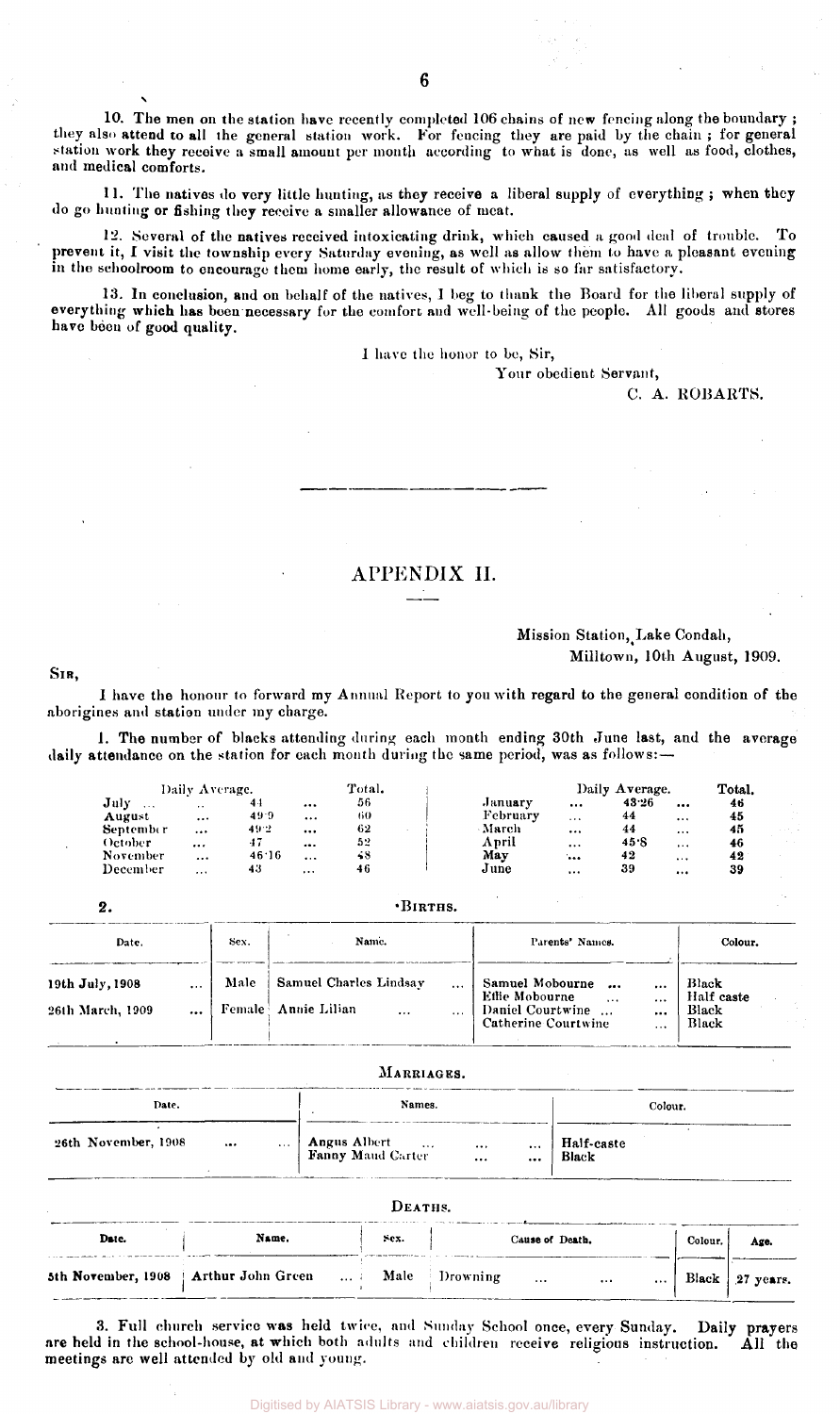5. The total quantity of land belonging to the reserve is 2,050 acres. The whole reserve is securely fenced in with a post and seven-wire fence, and is divided into nine paddocks, viz., live grass paddocks, of various sizes, and four for cultivation. A large orchard is likewise fenced in, and a vegetable garden. There were 13 acres under crop for hay. All the hay grown was required for the stock on the station, and the fruit from the orchard, as well as the vegetables, were used by the people residing on the station. None was sold.

6. The number of cattle, sheep and horses on hand on the 30th June was as follows:—33 cows, 7 calves, 32 heifers, 34 steers, 1 bull, 103 owes, 34 lambs, 206 wethers, 1 ram, 6 horses. Ten cows have been milked during the season, and every family who desired it was allowed to milk a cow.

During August and September meat had to be bought for the station, as the stock was too poor to kill. Six head of cattle and 107 sheep were killed for meat.

As the winter is again a very severe one, and the grass very scarce, 60 head of cattle were transferred on the 10th and 23rd June to Coranderrk. No stock was sold during the year.

7. The number of buildings is 23, inclusive of church, school, and mission house, store, &c. They are all in fairly good condition, and most of the women keep their houses clean and tidy. Two of the blacks' houses are unoccupied at present.

8. The health and conduct of the people were fair, and the men were employed in clearing ground, gardening, stock riding, wood carting, digging and fumigating rabbit burrows, mending and keeping fences and the various buildings on the station in repair, &c. The women are employed in looking after their houses and their families. As regards the children, there are only two girls old enough to assist their mothers in household duties. The rest of the boys and girls are too young yet to be put to any particular work after school hours.

9. The blacks spend much of their spare time in hunting, and, when the season comes round, in fishing, but since the Condah swamp was drained the latter enterprise is almost a thing of the past, for the flood waters come down in such volume that fishing is only a matter of a few days. Their meat supply is not reduced on account of what they get by fishing or hunting, as it is at all times a very moderate amount.

10. We have no cause of complaint as regards the blacks indulging in intoxicating liquor while on the station, but when they are away from home they are easily tempted to give way to this vice.

11. No half-castes reside here under certificates, and those who have left the station have done so many years ago. None from here are apprenticed as servants.

12. Supplies of rations and clothes granted by the Board were all of good quality. A good many of the men were supplied with overcoats, which proved to be a great comfort to them, while all the women received warm capes and jackets, and I desire, on behalf of the natives, to express my best thanks to the Board for the Protection of the Aborigines, and you, for all that has been done for them.

I have the honour to be, Sir,

Your obedient servant,

J. H. STAHLE.

The Acting Secretary B.P.A., Melbourne.

## APPENDIX III.

Lake Tyers, 6th August, 1909.

The Secretary, Board for Protection of Aborigines, Chief Secretary's Office.

### SIR,

1909. I have the honour to forward you the Annual Report for Lake Tyers, for the year ending 30th Juno

1. The number of aborigines who attended the station was as follows :—

#### ATTENDANCE.

| 1908.     |          |          |          |          |         | 1909.           |          |          |          |          |         |
|-----------|----------|----------|----------|----------|---------|-----------------|----------|----------|----------|----------|---------|
|           |          |          | Highest. |          | Lowest. |                 |          |          | Highest. |          | Lowest. |
| July      |          | $\cdots$ | 72.      |          | 65      | January         | $\cdots$ | $\cdots$ | 74       | $\cdots$ | 73      |
| August    | $\cdots$ | $\cdots$ | 75       | $\cdots$ | 69      | February        | $\cdots$ | $\cdots$ | 76       | $\cdots$ | 73      |
| September | $\cdots$ | $\cdots$ | 73       |          | 69      | March           | $\cdots$ |          | 76       | $\cdots$ | 72      |
| October   | $\cdots$ | $\cdots$ | 72       | $\cdots$ | 66      | April           |          |          | 73       | $\cdots$ | 68      |
| November  |          |          | 70       | $\cdots$ | 68      | May<br>$\cdots$ | $\cdots$ | $\cdots$ | 70       | $\cdots$ | 65      |
| December  | $\cdots$ |          | 71       |          | 68      | June            |          |          | 69       | .44      | 67      |
|           |          |          |          |          |         |                 |          |          |          |          |         |

#### Daily average 70.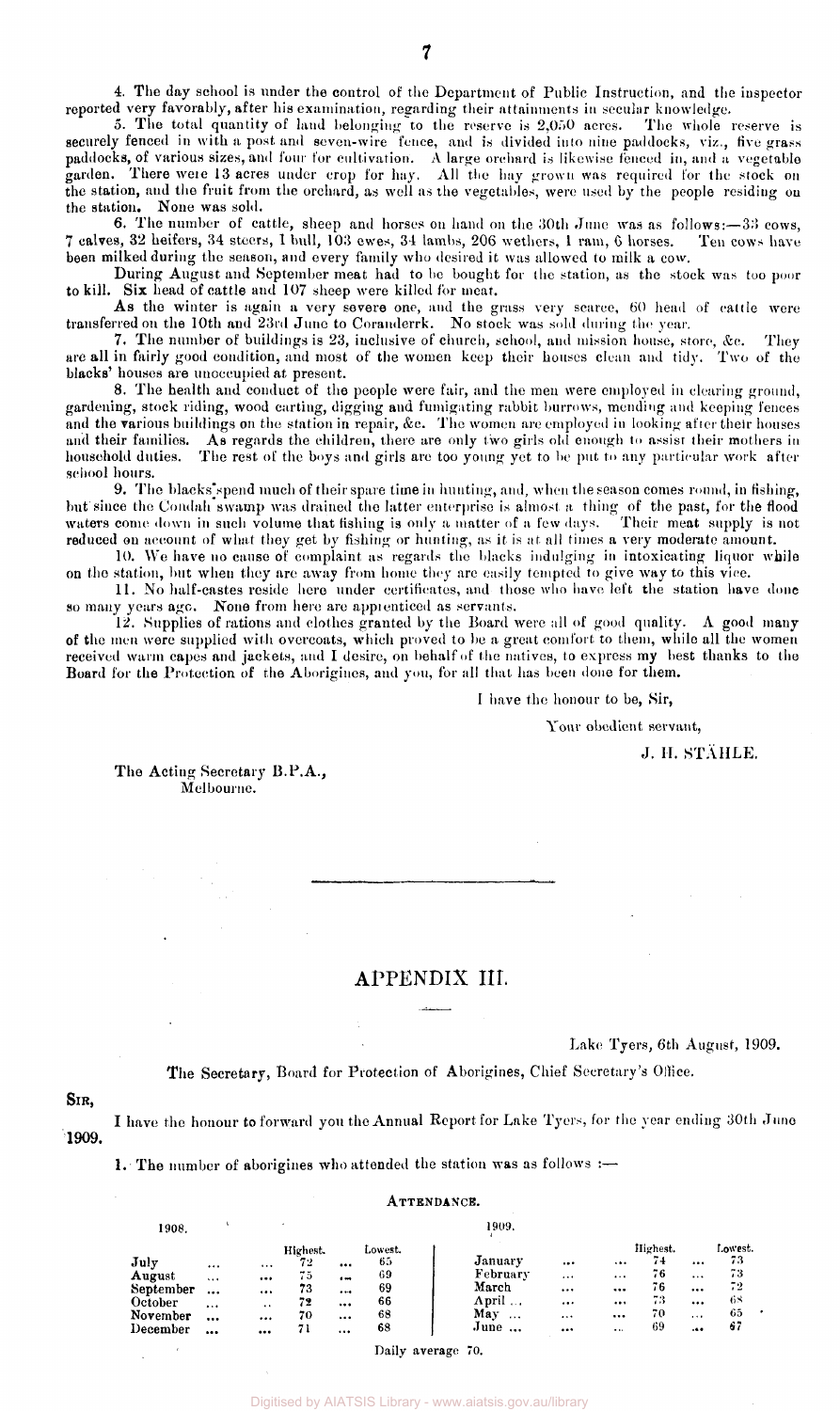## BIRTHS.

 $\mathbf{2}$ .

| Date.                                                                                      | Sex.                         | Name.                                                                 |                                  | Parents' Names.                                                                                                                             | Colour.                                   |
|--------------------------------------------------------------------------------------------|------------------------------|-----------------------------------------------------------------------|----------------------------------|---------------------------------------------------------------------------------------------------------------------------------------------|-------------------------------------------|
| 17th August, 1908<br>10th October, 1908<br>28th January, 1909<br>2nd May, 1909<br>$\cdots$ | Male<br>Male<br>Male<br>Male | Clive Colin<br>  Alfred Alexander<br>Archibald Otto<br>William Milton | $\cdots$<br>$\cdots$<br>$\cdots$ | f Colin Hood<br>{ Helen Hood<br>Favid Mullet<br>{ David Mullet<br>{ Thomas Scott<br>{ Martha Scott<br>{ Bertrand Stephen<br>{ Polly Stephen | Black<br>Half-caste<br><b>Black</b><br>,, |

#### DEATHS.

| Date. | Sex. | Name.                                                                                       | Colour. | Cause of Death.                                                                        | Age.                  |
|-------|------|---------------------------------------------------------------------------------------------|---------|----------------------------------------------------------------------------------------|-----------------------|
|       |      | 30th October, 1908 Female   Maggie Cooper<br>18th May, 1909  Male    William Milton Stephen |         | $\ldots$ Black $\ldots$ Ovarian tumour $\ldots$<br>$\cdots$<br>Accidentally suffocated | 65 years<br>  17 davs |

There have been no marriages.

3. The usual religious services have been regularly held by the Rev. John Bulmer on weekdays and Sundays, and the services have been generally well attended. The Sunday-school is carried on by Miss E. Bulmer.

4. The day school is under the control of the Department of Public Instruction. Miss Christensen, the teacher appointed by the Department, states that the results are fairly satisfactory.

5. The reserve consists of 4,000 acres It is enclosed by a boundary fence 3 miles and 60 chains in ength. About 700 acres are subdivided into six paddocks ; about 14 acres are cultivated, 4 of which are planted with fruit trees, 7 acres are under lucerne, &c . and 3 acres are used for growing potatoes and other vegetables for the station. The whole of the produce grown is consumed on the station.

6. The stock on the station consists of 5 cows (3 of which are now milking), 2 calves, 4 heifers, 75 steers, 1 bull, 19 ewes, 36 lambs, 2 rams, and 4 horses. 160 sheep and 11 head of cattle have been slaughtered, and 33 sheep and 3 steers have died (six of these sheep were killed by the blacks' dogs, and the balance died during the bad winter of 1908.) One horse was sold.

7. The number of cottages on the station is 19. The number of buildings on the station has been increased by the building of a house for the manager, which now makes the total number of buildings, including church mission house and school and out-buildings, 26. The cottages, with the exception of one or two, are continually inhabited. They are clean and well kept.

8. The employment of the men has consisted of tank sinking, ploughing, fencing, scrub clearingriogiug trees, gardening, and general station work. Some of the women are employed in household duties Several of them, when not attending to their homes, make baskets which readily sell during the season' The children when not in school receive instruction in gardening, house duties, and general station work.

9. The men rarely now hunt for native game, as they are regularly supplied with beef or mutton at the rate of 1 lb. per head per day, with half that quantity for children over the age of one year.

10. A few of the men take intoxicating drink when they can obtain it. Some of the half-castes who ate residing in the district, and the low-class white men with whom they fraternize, purchase the drink for them. The police have been informed, but it is difficult to procure a conviction. There have been no cases of drunkenness on the station.

11. Three half-castes, coming under the operation of the law, have left the station, and seven have remained. Those remaining are all employed in the various duties connected with station work.

12. The health of the people during the past year has been fairly good.

13. The rations and clothing were all of good quality, and I desire to tender my best thanks to the Board for them on behalf of the aborigines.

I have the honour to be, Sir,

Your obedient servant,

R. W. HOWE.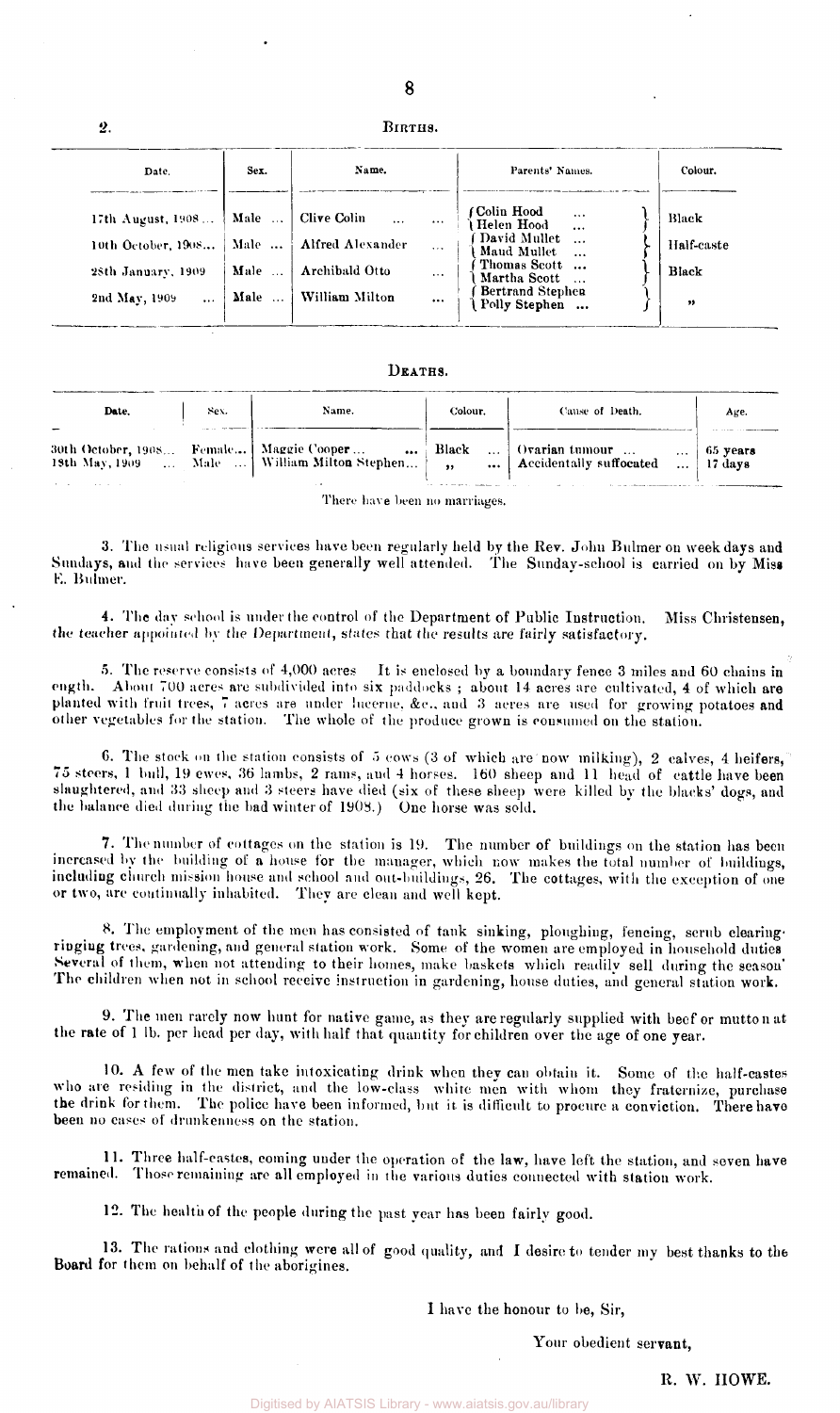## APPENDIX IV.

9

## Woodford,

#### 30th August, 1909.

SIR,

In accordance with instructions, I beg to forward the following Report of the state and condition of the blacks at the Framlingham Camp for the year ending June, 1909.

1. The number of blacks attending the station for each month of the past twelve months is as follows:—July, 19 ; August, 19; September, 18 ; October, 15 ; November, 15 ; December, 19 ; January, 17 ; February, 19 ; March, 18 ; April, 17 ; May, 19 ; June, 19. Total daily average, 18.

2. No births. No deaths. One marriage, viz.—Jessie Brown, widow, to Walter Lancaster, a half-caste.

3. Religious instructions are held on the station every Sunday, and are well attended by adults and children. No religious instructions are given the children during week-days.

4. For secular education the children attend the Purnim State school, about 2 miles away.

5. The station reserve contains 500 acres, fenced and watered by the River Hopkins, divided into paddocks, and occupied as follows :—

| General reserve                          |                 |           |           | $\ddotsc$ | Acres.<br>212 |
|------------------------------------------|-----------------|-----------|-----------|-----------|---------------|
| Walter Lancaster (husband of Mrs. Brown) |                 |           |           | $\ddots$  | 80            |
| William Good                             |                 | .         |           | $\cdots$  | 84            |
| John Wyselaskie                          | $\ddotsc$       | $\cdots$  | $\ddotsc$ | $\ddotsc$ | 84            |
| Frank Clarke                             | $\ddotsc$       | $\ddotsc$ | $\cdots$  | $\cdots$  | 40            |
|                                          |                 |           |           |           |               |
|                                          | and the control |           | Total     | $\ddotsc$ | 500           |
|                                          |                 |           |           |           |               |

The persons named above occasionally take in stock to graze at various fees from the public, and also milk a few cows themselves. They sell the milk to the local butter factory. The general reserve is used by the blacks of the station for grazing their horses thereon, and occasionally by the public, the fees being collected by me, as local agent, and forwarded to the office in the usual way. None of the land is cultivated by the blacks.

6. There are two cows on the station, one very old, one two-year old, and two yearlings, the property of the Board. Both cows are at present dry and in low condition. These cows are used by the blacks to supply them with milk.

7. There are (7) cottages on the station, all in use and in a fair state of preservation. They have been recently painted and renovated by the blacks themselves (the Board providing the material). The cottages are kept clean by the occupiers. No stock or produce was sold during the year.

8. Some of the blacks and their children engage in hop-picking at Timboon in the season, and a few of the men find work on the different stations during the shearing. The balance of their time is spent trapping rabbits, basket-making, and idling about. The children follow the same lino of life as their parents.

9. The adults receive an allowance of meat weekly which they supplement by rabbit flesh. The blacks on the station are now living soberly.

10. All the half-castes coming under the operation of the law are still on the station under the usual certificates. None of them are apprenticed as servants.

11. The rations and clothing supplied during the year have been of good quality and give every satisfaction to the people.

12. The fences have been repaired during the year by the blacks (the Board providing some new material), and are now in good order and cattle proof.

In conclusion, I beg to state that the blacks at Framlingham are very comfortable and contented, and the half-castes outside the reserve who have been granted rations during the winter months are very grateful to the Board, and this concession has been the means of making these people very contented also

I have the honour to be, Sir.

#### Your obedient servant,

#### M. J. GLEESON,

Mr. Wm. J. Ditchburn, Acting Secretary, Local Guardian, B.P.A. Aborigines Board, Melbourne.

 $16198.$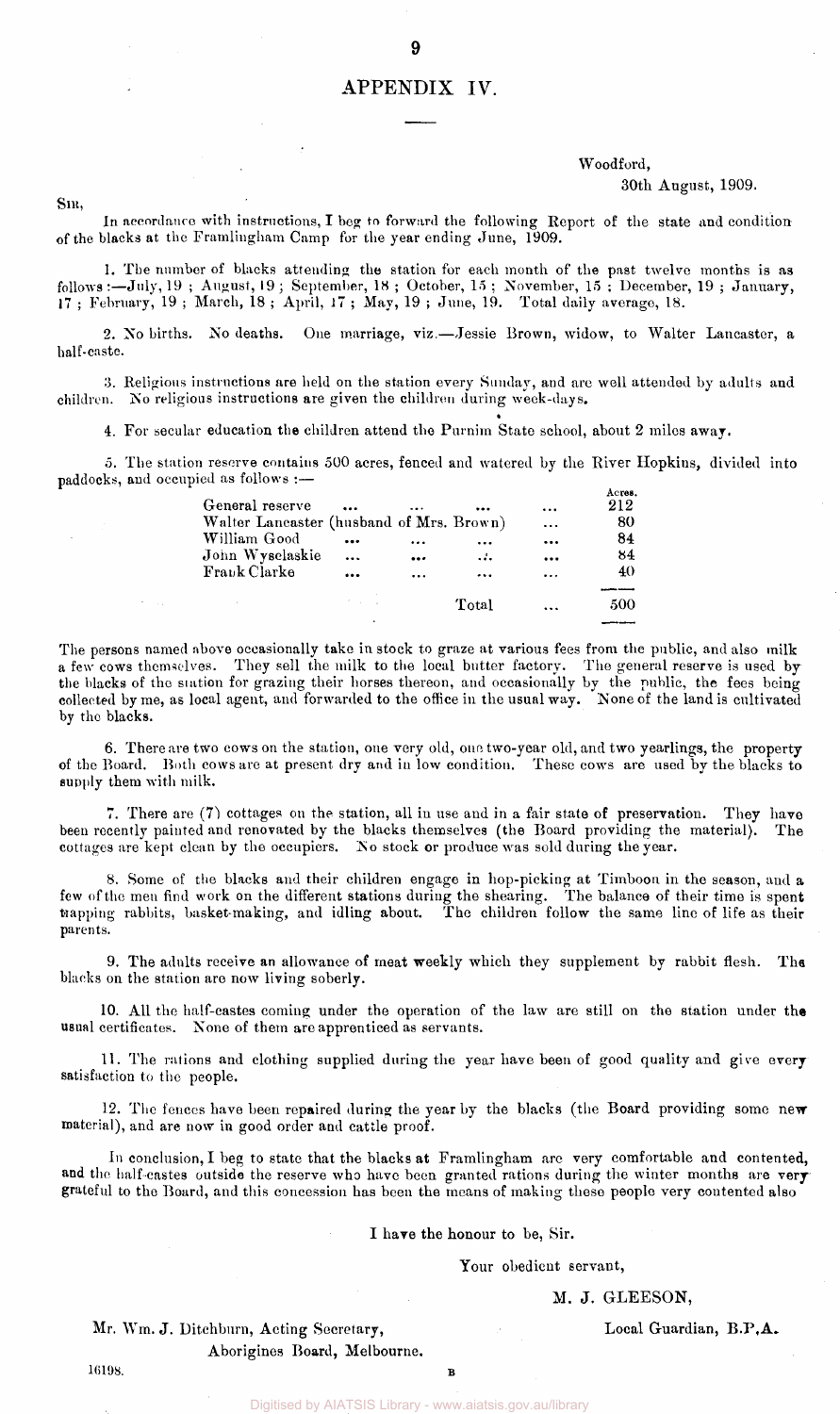## APPENDIX V.

#### FINANCIAL YEAR, 1908-9.

STATEMENT of Expenditure on the various Stations and Depôts.

| Station.            |                 |     | Medical. |              | Stores.  |          |                  |        | Repairs.                 |                |          | Labour.        |             | Temporary<br>Assistance. |                |              | Travelling<br>Expenses. |       |          |   | Postage.        |              | Total.      |                |                 |
|---------------------|-----------------|-----|----------|--------------|----------|----------|------------------|--------|--------------------------|----------------|----------|----------------|-------------|--------------------------|----------------|--------------|-------------------------|-------|----------|---|-----------------|--------------|-------------|----------------|-----------------|
|                     |                 | £   | s. d.    |              | £        |          | s. d.            |        | $\mathbf{\pounds}$ s. d. |                | £        | s. d.          |             | £                        | s. d.          |              | £                       | s. d. |          |   | $\pounds$ s. d. |              | £           | s. d.          |                 |
| Coranderrk          | $\ddotsc$       | 55  | $\bf{0}$ | $\mathbf 0$  | 637      | 5        | $\bf{0}$         | 44     |                          | 2 <sub>7</sub> | 239 16 5 |                |             | 101                      | 5 <sub>5</sub> | $\bf{0}$     | 19                      | 9 11  |          |   | 0 <sub>10</sub> | $\bf{0}$     | 1,097       |                | <b>8 11</b>     |
| Framlingham         | $\cdots$        | 20  | $\bf{0}$ | $\theta$     | 133 12   |          | 7                | 7      | $3 -$                    | $\mathbf{0}$   |          | $\cdots$       |             |                          | $\cdots$       |              | $\bf{0}$                | 6     | $\theta$ |   | $\cdots$        |              | 161         | 1 <sub>7</sub> |                 |
| Lake Condah         | $\ddotsc$       |     | 49 16 10 |              | 528      | $\bf{0}$ | 9                | 24     | 3                        | 5              | 181      | 8 <sup>8</sup> | $5^{\circ}$ | 152                      | 7              | 8            | 1                       | 5     | 4        |   | $\cdots$        |              | 937         |                | $2\overline{5}$ |
| Lake Tyers          | $\ddotsc$       |     | 4 13     | $\mathbf{0}$ | 570 3    |          | $\boldsymbol{2}$ |        | 76 15 0                  |                | 90       |                | 38          | 229                      | -9             | 5            | 23 14                   |       | -6       |   | $\cdots$        |              | 994 18 9    |                |                 |
| Melbourne<br>Depôts | and<br>$\cdots$ |     | 4 17 10  |              | 178 15   |          | 1                |        | 2150                     |                |          | $\cdots$       |             |                          | $\cdots$       |              | 69                      | 3     | 6        | 8 | $\bf{0}$        | $\mathbf{0}$ | 263 11 5    |                |                 |
| Totals<br>$\ddotsc$ | $\cdots$        | 134 | -7       | 8            | 2,047 16 |          | -7               | 154 19 |                          | $\mathbf{0}$ . | 511      |                | 86          | 483 2                    |                | $\mathbf{1}$ | 113 19                  |       | -3       |   | 8 10 0          |              | $3,454$ 3 1 |                |                 |

## APPENDIX VI.

STATEMENT showing the Amounts Voted for the Aborigines and the Amounts Expended from the 1st July, 1908, to 30th June 1909.

| £ | $s_{\bullet}$                   | £<br>d.                                         | s.                                                                                                                            | d,         |                                                     |                     | £<br>s. d.     | £         | s. d.           |
|---|---------------------------------|-------------------------------------------------|-------------------------------------------------------------------------------------------------------------------------------|------------|-----------------------------------------------------|---------------------|----------------|-----------|-----------------|
|   |                                 |                                                 |                                                                                                                               | $\theta$   | Salaries<br>                                        |                     | -2<br>248 14   |           |                 |
|   |                                 | -0                                              |                                                                                                                               |            | Medical<br>$\cdots$                                 | $\cdots$            | 134<br>8       |           |                 |
|   |                                 | -0                                              |                                                                                                                               |            | Stores<br>$\ddotsc$<br>$\cdots$                     |                     | 2,047 16       |           |                 |
|   |                                 |                                                 |                                                                                                                               |            | Repairs<br>                                         | $\cdots$            | 154 19<br>-0   |           |                 |
|   |                                 |                                                 |                                                                                                                               |            | Labour $\ldots$<br>$\cdots$                         | $\cdots$            | 8<br>-6<br>511 |           |                 |
|   |                                 |                                                 |                                                                                                                               |            | Temp. Assistance                                    | $\cdots$            | -2<br>483      |           |                 |
|   |                                 |                                                 |                                                                                                                               |            |                                                     | $\cdots$            | 113 19<br>3    |           |                 |
|   |                                 | $\theta$                                        |                                                                                                                               |            | Postage<br>$\cdots$                                 | $\cdots$            | 8 10<br>- 0    |           |                 |
|   |                                 |                                                 |                                                                                                                               | $\theta$   |                                                     |                     |                | 3,702     | 17 <sup>3</sup> |
|   |                                 |                                                 |                                                                                                                               |            | Buildings<br>                                       | $\cdots$            |                | 265       | 86              |
|   |                                 |                                                 |                                                                                                                               | $\bf{0}$   |                                                     |                     |                | £3,968    | 59              |
|   |                                 |                                                 |                                                                                                                               | $\Omega$   | Unexpended Balance                                  | $\cdots$            | $\cdots$       | £135 14 3 |                 |
|   | Division 21 Works and Buildings | 150<br>2,055<br>155<br>520<br>485<br>140.<br>10 | $\sim 0$<br>$\sim 0$<br>$0\quad 0$<br>$0\quad 0$<br>$0\quad 0$<br>$\begin{matrix} 0 & 0 \end{matrix}$<br>$\theta$<br>$\cdots$ | 323<br>266 | $\mathbf{0}$<br>$3,515$ 0<br>$\bf{0}$<br>£4,104 $0$ | Travelling Expenses |                |           |                 |

## APPENDIX VII.

## BOARD FOR PROTECTION OF THE ABORIGINES. PRODUCE ACCOUNT.

STATEMENT OF RECEIPTS AND DISBURSEMENTS FOR THE YEAR ENDED 30TH JUNE, 1909.

|                                                                                                                                                                                                                                                                                                                                     | Receipts.                                                                                                                                                                                            |                                                                                                                                                                |                                                                                                                             |                                                                                                             |                                                                       | Disbursements.                                                       |                                                                              |                                                                                                                     |                                                        |                                                |
|-------------------------------------------------------------------------------------------------------------------------------------------------------------------------------------------------------------------------------------------------------------------------------------------------------------------------------------|------------------------------------------------------------------------------------------------------------------------------------------------------------------------------------------------------|----------------------------------------------------------------------------------------------------------------------------------------------------------------|-----------------------------------------------------------------------------------------------------------------------------|-------------------------------------------------------------------------------------------------------------|-----------------------------------------------------------------------|----------------------------------------------------------------------|------------------------------------------------------------------------------|---------------------------------------------------------------------------------------------------------------------|--------------------------------------------------------|------------------------------------------------|
| To balance brought forward<br>", sale of stock<br>hides<br>, ,<br>$, \,$<br>$\mathbf{w}$ ool<br>, ,<br>,,<br>bark<br>, ,<br>$, \,$<br>hops $\ldots$<br>, ,<br>, ,<br>chaff-cutter<br>$, \,$<br>$, \,$<br>huts<br>, ,<br>, ,<br>,, grazing fees<br><br>", impoundings<br>", sundries<br>$\cdots$<br>", deposits on building contract | $\cdots$<br>$\cdots$<br>$\cdots$<br><br>$\cdots$<br>$\cdots$<br><br>$\cdots$<br><br>$\cdots$<br>$\cdots$<br>$\cdots$<br>$\cdots$<br>$\cdots$<br><br>$\cdots$<br><br><br><br><br>$\cdots$<br>$\cdots$ | £<br>s. d.<br><br>199<br>- 7<br>56<br>$\mathbf{0}$<br>65<br>22 15<br>1420<br>2 10<br>10<br>$\mathbf{0}$<br>3180<br>-9<br>$\bf{0}$<br>$0\,15$<br>30<br>$\bf{0}$ | s. d.<br>£<br>9<br>686<br>$\bf{0}$<br>-9<br>2<br>2<br>- 0<br>$\theta$<br>- 0<br>-0<br>-6<br>- 0<br>533<br>3<br>$\mathbf{2}$ | By stock<br>,, wool<br>,, hides<br>,, bark<br>,, hops<br>building<br>$\bullet$<br>", sundries<br>,, balance | $\cdots$<br><br>$\cdots$<br><br>$\cdots$<br>$\ddotsc$<br>$\cdots$<br> | <br>$\cdots$<br>$\cdots$<br><br>$\cdots$<br><br>$\cdots$<br>$\cdots$ | $\cdots$<br>$\cdots$<br>$\cdots$<br>$\cdots$<br>$\cdots$<br>$\cdots$<br><br> | £<br>$s_{\bullet}$<br>662 17<br>4 1 1<br>0<br>9<br>5 11<br>0 <sub>16</sub><br>288 10<br>204<br>$\theta$<br>$\cdots$ | £<br>$d_{\bullet}$<br>5<br>-0<br>-0<br>- 0<br>- 0<br>4 | s. d.<br>1,166 14 10<br>52 17<br>$\frac{4}{ }$ |
|                                                                                                                                                                                                                                                                                                                                     |                                                                                                                                                                                                      |                                                                                                                                                                | 1,219<br>2<br>12                                                                                                            |                                                                                                             |                                                                       |                                                                      |                                                                              |                                                                                                                     |                                                        | 1,219 12 2                                     |

Examined and found correct, J. CARROLL, Inspecting Officer. 10th September, 1909.

H. P. KEOGH, Vice-Chairman. WM. J. DITCHBURN, Acting Secretary.

Digitised by AIATSIS Library - www.aiatsis.gov.au/library